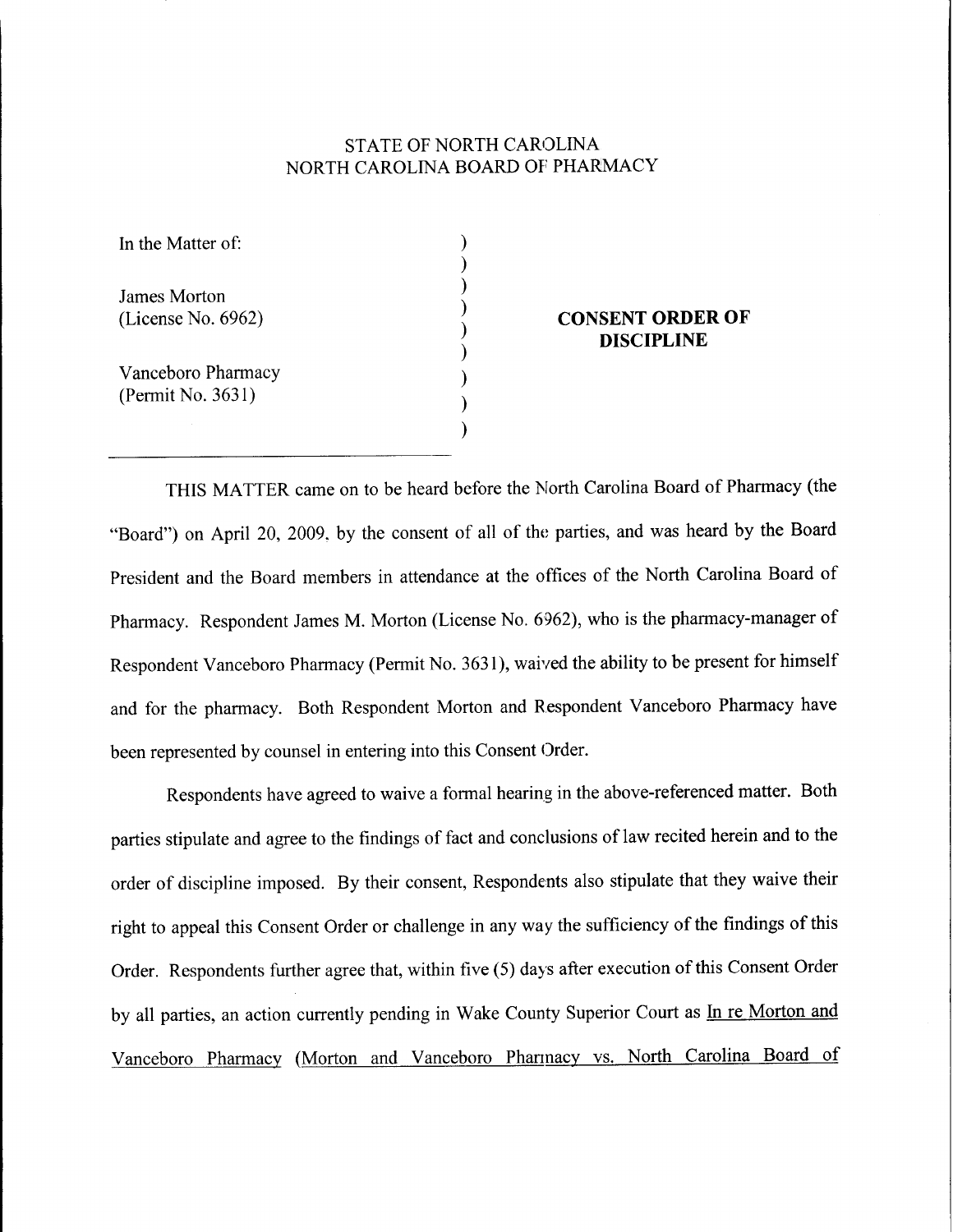Pharmacy), No. 08 CvS 22760, will be voluntarily dismissed with prejudice. Based upon the consent of the parties, the Board hereby enters the following:

### **FINDINGS OF FACT AND CONCLUSIONS OF LAW**

1. The North Carolina Board of Pharmacy is a body duly organized under the laws of North Carolina and is the proper body for this proceeding under the authority granted it in Chapter 90 of the General Statutes of North Carolina, and the rules and regulations promulgated thereunder.

2. Respondents were parties to a hearing held on November 18, 2008, which resulted in a Final Order, dated December 3, 2008. That Final Order, which is incorporated herein by reference, provides that Respondent Morton's license and Respondent Vanceboro Pharmacy's permit will be suspended. Under the terms of the Final Order, a portion of Mr. Morton's suspension is to be active, while a portion of his suspension and all of Vanceboro Pharmacy's suspension is to be stayed based upon Respondents' compliance with certain conditions.

3. Respondents have represented that they do not wish to perform the conditions upon which a portion of their suspension is stayed. Instead, they request to serve the entire term of their suspension as an active suspension.

4. The Board finds and concludes, in light of Respondents' request to serve the entire term of their suspension as an active suspension, that such an active suspension is an appropriate resolution of this matter on the particular facts of this case.

Based upon the foregoing, and with the consent of the parties, IT IS THEREFORE ORDERED that the terms of suspension set forth in the Final Order shall be served as an active suspension.

2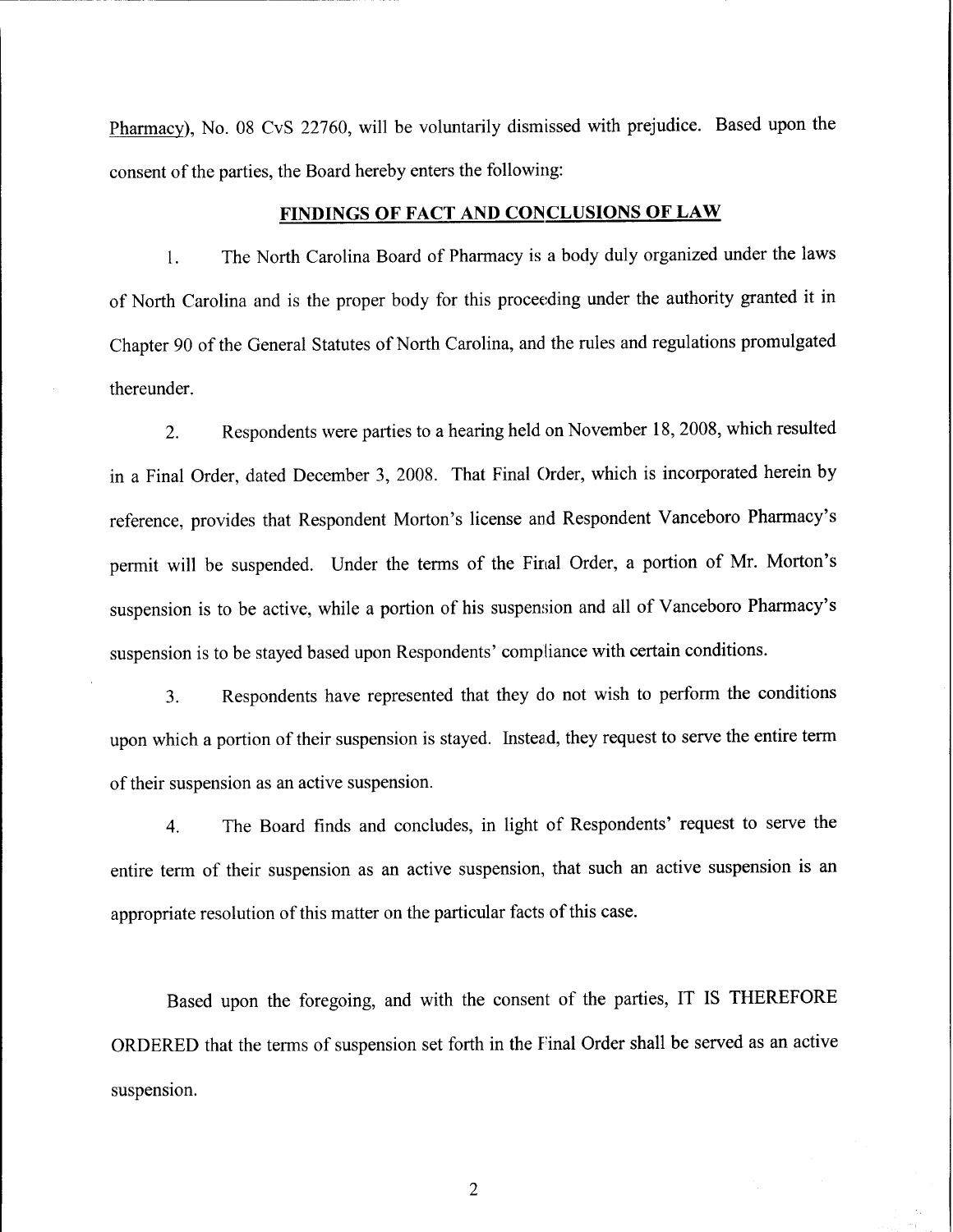Accordingly, the stay of the suspension of both the license of Respondent James M. Morton and the permit of Vanceboro Pharmacy are hereby rescinded.

The license of Respondent James M. Morton is hereby SUSPENDED for twelve (12) days, which shall be served as an active suspension to be served consecutively and consist of normal working days between Monday and Saturday, commencing at 12:01 a.m. on Monday, May 11,2009, and running until 12:01 a.m. on Monday, May 25,2009. Respondent shall return his wallet card and license to the Executive Director in advance of service of the suspension. During the term of his suspension, Mr. Morton may not be present in any pharmacy, except as a customer.

The permit of Respondent Vanceboro Pharmacy is hereby SUSPENDED for twelve (12) days, which shall be served as an active suspension to be served consecutively and consist of normal working days between Monday and Saturday, commencing at 12:01 a.m. on Monday, May 11,2009, and running until 12:01 a.m. on Monday, May 25,2009. Respondent shall return its permit to the Executive Director in advance of service of the suspension.

During the term of its suspension, the pharmacy at Vanceboro Pharmacy must be closed. During the term of its suspension, Vanceboro Pharmacy may not dispense any prescription drugs, devices or medical equipment. During the term of its suspension, Vanceboro Pharmacy may not provide any prescription drugs, devices or medical equipment to any person, even if the prescriptions were presented before the tenn of the suspension and/or the drugs were prepared, packaged and/or labeled before the tenn of the suspension. During the tenn of its suspension, the only person who may be present in the phannacy at Vanceboro Phannacy is certified technician Susan Wiggins, who may be present solely to transfer prescriptions to other pharmacies pursuant to  $21$  N.C.A.C. 46 .1806. During the term of its suspension, signs will be

3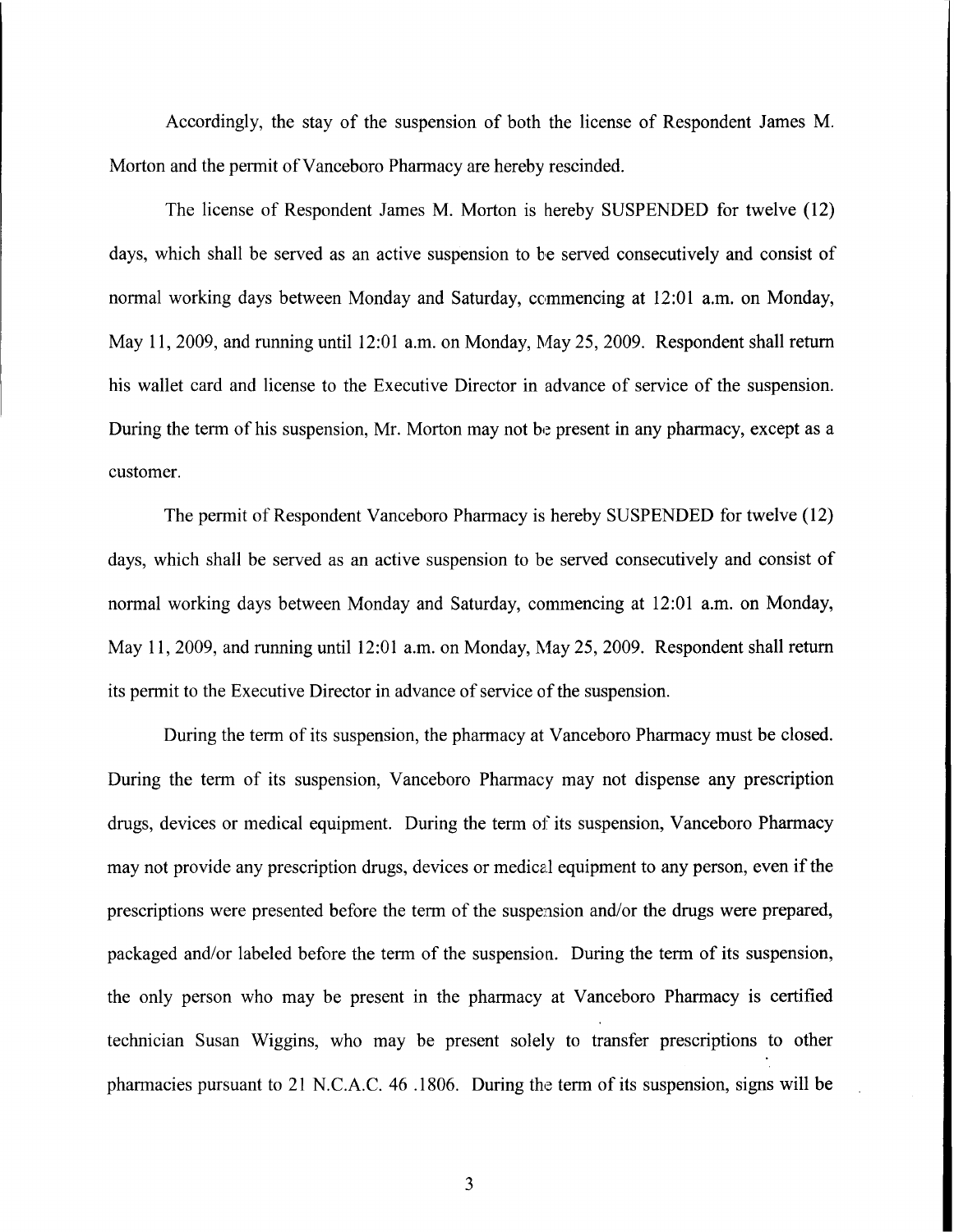placed at the entrance to both the store and the pharmacy area of Vanceboro Pharmacy, in a format in the discretion of the North Carolina Board of Pharmacy, informing the public that the pharmacy is closed by order of the North Carolina Board of Pharmacy and informing the public of the dates of suspension.

If Respondent fails to comply with any terms or conditions of this Consent Order, Respondent may be subject to additional disciplinary action by the Board.

This the  $21^{\mathcal{U}}$  day of April, 2009.

### NORTH CAROLINA BOARD OF PHARMACY

 $B$ f $:=$   $\frac{1}{\sqrt{|\mathcal{N}|}}$   $\frac{1}{\sqrt{|\mathcal{N}|}}$ 

**Executive Director**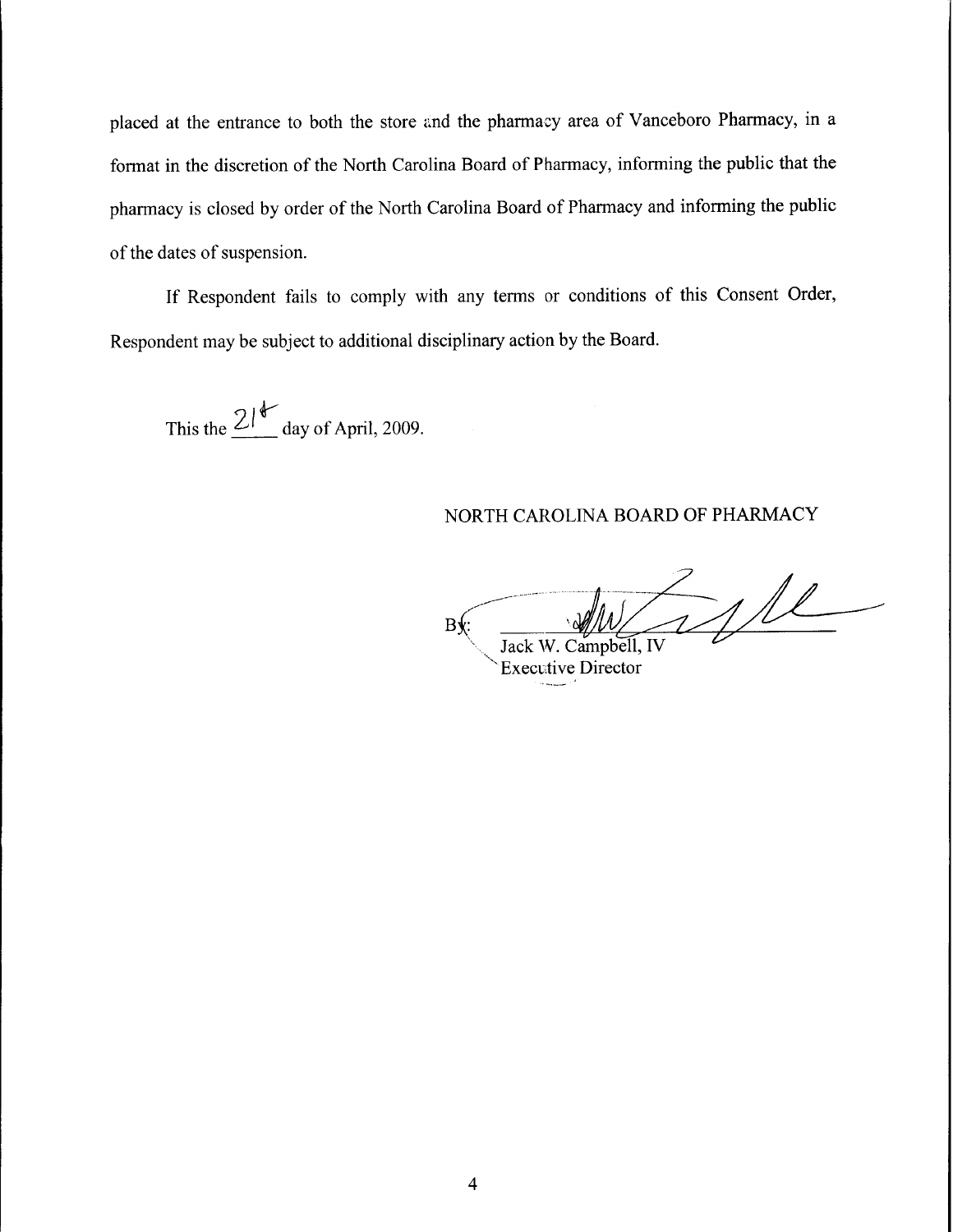James M. Morton, the holder of license number 6962, has full knowledge that he has the right to a formal hearing, at which he would have the right to be represented at his expense by counsel, in this matter. The undersigned freely, knowingly and voluntarily waives such right by entering into this Consent Order.

The undersigned understands and agrees that by entering into this Consent Order, he certifies that he has read the foregoing Consent Order and that he voluntarily consents to the terms and conditions set forth therein and relinquishes any right to judicial review of Board actions which may be taken concerning this matter.

The undersigned further understands that should he violate the terms and conditions of this Consent Order, the Board may take additional disciplinary action.

The undersigned understands and agrees that this Consent Order will not become effective unless and until approved by the Board.

The undersigned understands that he has the right to have counsel of his choice review and advise him with respect to his rights and this Consent Order, and represents that he enters this Consent Order after consultation with his counsel.

CONSENTED TO BY:

Date  $\frac{1}{2}$ James M. Morton

(License No. 6962)

 $P_{U}$  country NORTH CAROLINA

I, the undersigned Notary Public of the County and State aforesaid, do hereby certify that the following person(s) personally appeared before me this day, and each acknowledged the due execution of the foregoing document: James Morton

Date:  $4 - 21 - 0$ 

Shannon R. Pridgen Notary Public<br>Notary Public<br>Note 1 Pkidee Sharmon R Pridgen My commission expires:  $\bigcirc$  -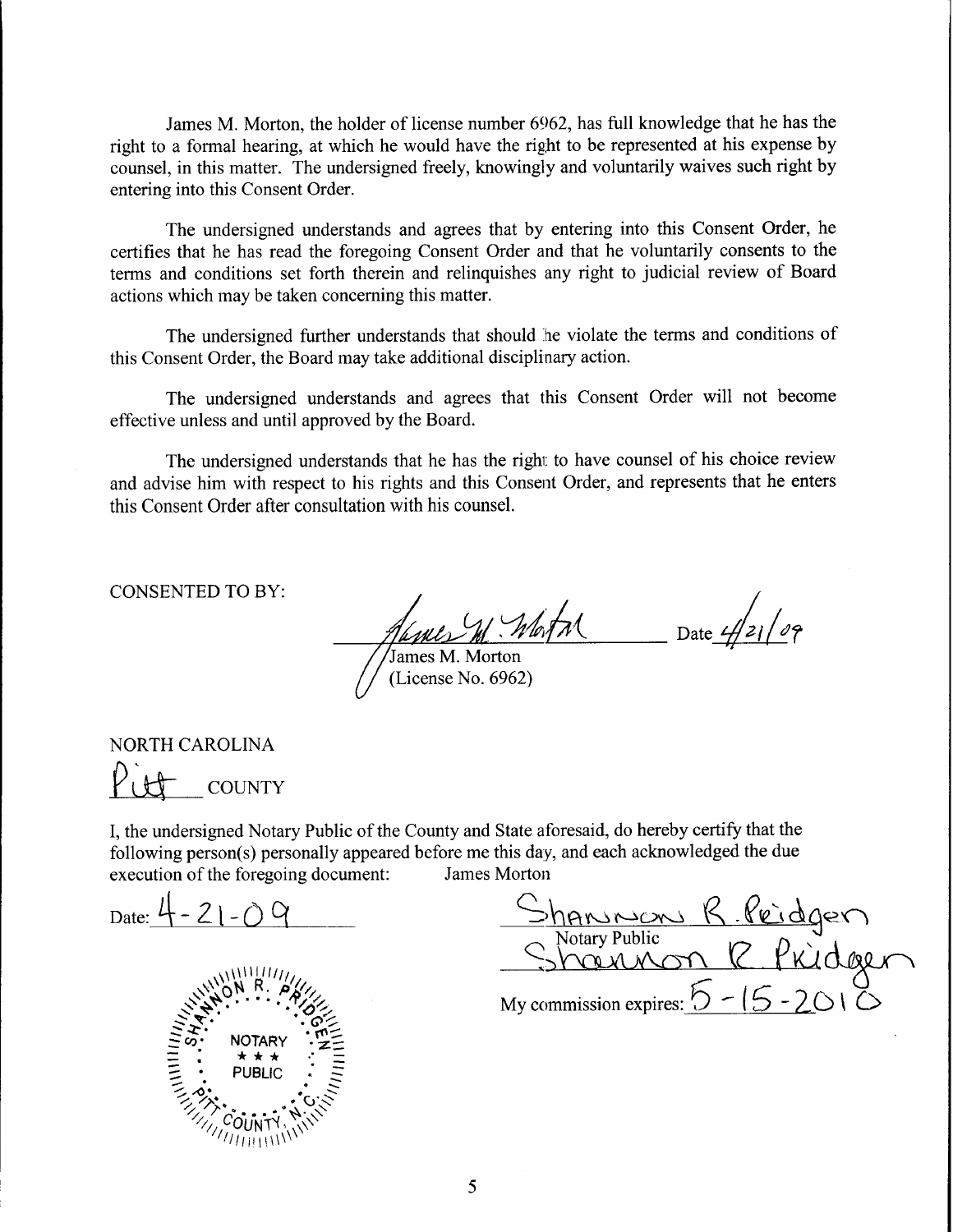Vanceboro Pharmacy, the holder of permit number 3631, has full knowledge that it has the right to a formal hearing, at which it would have the right to be represented at its expense by counsel, in this matter. The undersigned freely, knowingly and voluntarily waives such right by entering into this Consent Order. The undersigned understands and agrees that by entering into this Consent Order, it certifies that it has read the foregoing Consent Order and that it voluntarily consents to the terms and conditions set forth therein and relinquishes any right to judicial review<br>of Board actions which may be taken concerning this matter. The undersigned further of Board actions which may be taken concerning this matter. understands that should it violate the terms and conditions of this Consent Order, the Board may take additional disciplinary action. The undersigned understands and agrees that this Consent Order will not become effective unless and until approved by the Board. The undersigned understands that it has the right to have counsel of its choice review and advise it with respect to its rights and this Consent Order, and represents that it enters this Consent Order after consultation with its counsel.

The undersigned certifies that its agent executing this Consent Order is duly authorized to accept the Consent Order on behalf of Vanceboro Pharmacy and to bind the permit holder.

CONSENTED TO BY:

Vanceboro Pharmacy (Permit No. 3631)<br>By:  $\frac{1}{\sqrt{\frac{1}{N}}}\left(\sqrt{\frac{1}{N}\cdot\frac{1}{N}}\right)$  Date  $\frac{1}{\sqrt{\frac{1}{N}}}\left(\frac{1}{N}\right)$ 

**COUNTY** NORTH CAROLINA  $V_{\perp}$ 

I, the undersigned Notary Public of the County and State aforesaid, do hereby certify that James M. Morton personally appeared before me this day, and each acknowledged the due execution of the foregoing document.

Date:  $4 - 2(-1)$ 



<u>Shanwon R. Pridger</u>  $\frac{\partial}{\partial y}$  Notary Public  $\bigcap_{\alpha \in \mathcal{A}} \mathcal{O}(\alpha)$ Sharinon R. Pridgen My commission expires:  $5 - 15 - 2010$